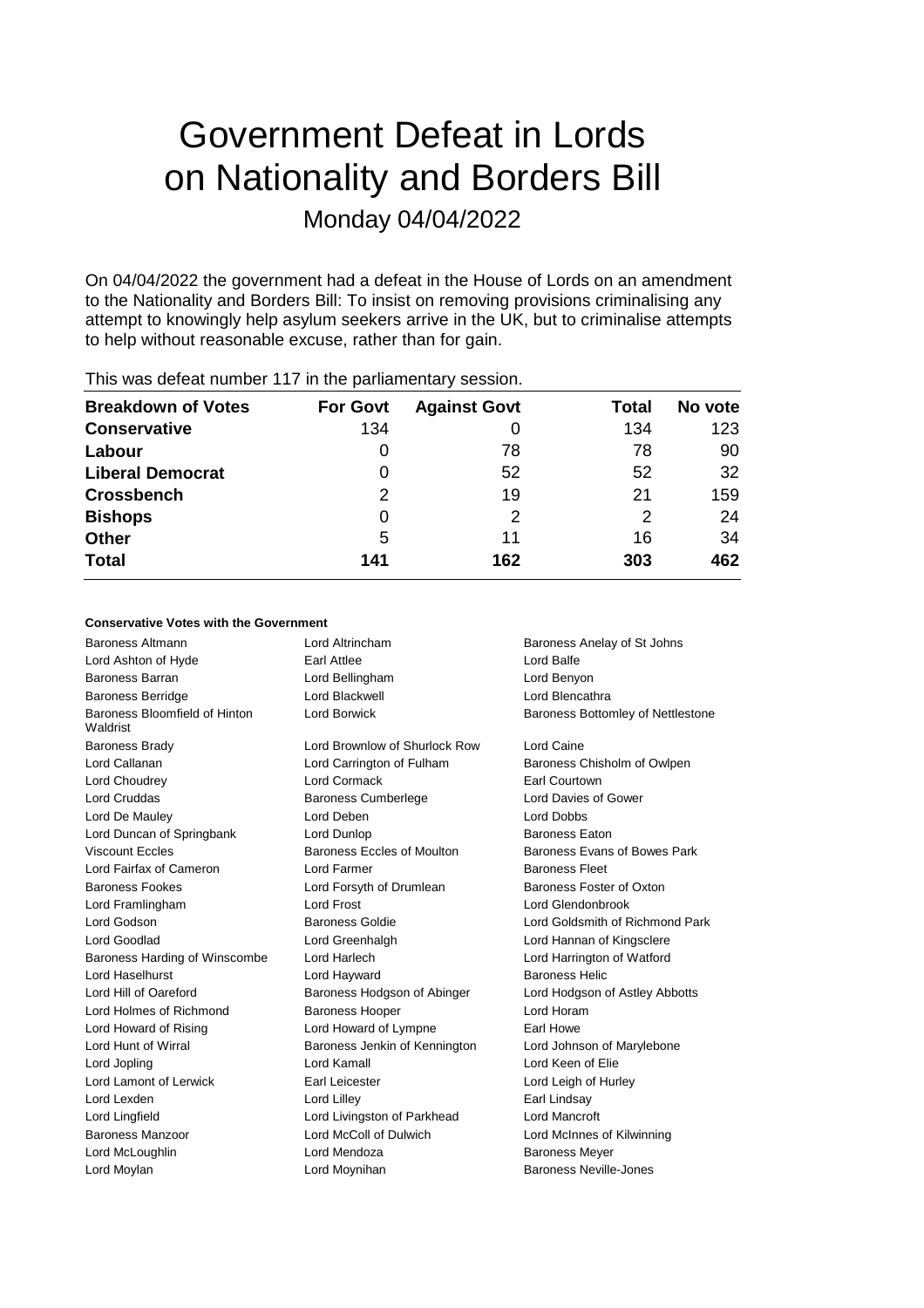Baroness Neville-Rolfe Baroness Noakes Lord Norton of Louth Lord Offord of Garvel **Lord Parkinson of Whitley Bay** Lord Patten Baroness Penn **Lord Pickles Baroness Pidding** Lord Polak Lord Popat Lord Porter of Spalding Lord Price Lord Randall of Uxbridge Lord Ranger Lord Ribeiro Lord Risby Lord Robathan Baroness Sanderson of Welton Lord Sandhurst Lord Sassoon Baroness Sater **Baroness Scott of Bybrook** Baroness Seccombe Lord Sheikh Lord Sherbourne of Didsbury Lord Shinkwin Lord Smith of Hindhead Baroness Stedman-Scott Lord Stewart of Dirleton Baroness Stowell of Beeston Lord Taylor of Holbeach Viscount Trenchard Lord Udny-Lister **Baroness Vere of Norbiton** Baroness Verma Lord Wakeham **Lord Wei** Lord Wei Lord Wei Lord Wharton of Yarm<br>
Lord Willetts **Condition Bart Condition** Baroness Williams of Trafford Lord Wolfson of Tredegar Lord Young of Cookham Viscount Younger of Leckie

Baroness Williams of Trafford

## **Conservative Votes against the Government**

#### **Labour Votes with the Government**

# **Labour Votes against the Government**

| Baroness Adams of Craigielea    | Lord Bach                        | Lord Bassam of Brighton         |
|---------------------------------|----------------------------------|---------------------------------|
| Baroness Blake of Leeds         | <b>Baroness Blower</b>           | <b>Lord Blunkett</b>            |
| Lord Boateng                    | Lord Bradley                     | Lord Browne of Ladyton          |
| Lord Campbell-Savours           | Lord Cashman                     | Baroness Chakrabarti            |
| Viscount Chandos                | Baroness Chapman of Darlington   | Lord Clark of Windermere        |
| Lord Coaker                     | Baroness Cohen of Pimlico        | Lord Collins of Highbury        |
| <b>Baroness Corston</b>         | Lord Davidson of Glen Clova      | Lord Davies of Brixton          |
| <b>Baroness Donaghy</b>         | <b>Baroness Drake</b>            | Lord Dubs                       |
| Lord Eatwell                    | Lord Foulkes of Cumnock          | <b>Baroness Golding</b>         |
| Lord Grantchester               | Lord Griffiths of Burry Port     | <b>Lord Grocott</b>             |
| Lord Hacking                    | Lord Hain                        | <b>Viscount Hanworth</b>        |
| Lord Harris of Haringey         | Baroness Hayman of Ullock        | Baroness Hayter of Kentish Town |
| Baroness Healy of Primrose Hill | Lord Howarth of Newport          | Lord Hunt of Kings Heath        |
| Lord Jones                      | Lord Kennedy of Southwark        | Lord Khan of Burnley            |
| Baroness Lawrence of Clarendon  | Lord Layard                      | Lord Lennie                     |
| Baroness Lister of Burtersett   | Baroness Mallalieu               | Lord Maxton                     |
| Lord McAvoy                     | Lord McConnell of Glenscorrodale | Baroness McIntosh of Hudnall    |
| Lord McNicol of West Kilbride   | <b>Baroness Merron</b>           | Lord Morgan                     |
| Lord Murphy of Torfaen          | <b>Baroness Nye</b>              | Baroness Osamor                 |
| Lord Ponsonby of Shulbrede      | Baroness Primarolo               | Baroness Ramsay of Cartvale     |
| Lord Reid of Cardowan           | Baroness Ritchie of Downpatrick  | Lord Robertson of Port Ellen    |
| Lord Rooker                     | Lord Rosser                      | <b>Baroness Sherlock</b>        |
| Lord Sikka                      | Baroness Smith of Basildon       | Viscount Stansgate              |
| Lord Touhig                     | Lord Tunnicliffe                 | Lord Watson of Invergowrie      |
| <b>Lord Watts</b>               | Baroness Wheeler                 | Baroness Wilcox of Newport      |
| Lord Wood of Anfield            | Lord Young of Norwood Green      | Baroness Young of Old Scone     |

### **Liberal Democrat Votes with the Government**

## **Liberal Democrat Votes against the Government**

| <b>Baroness Barker</b>    |
|---------------------------|
| Lord Bruce of Bennachie   |
| Lord Clement-Jones        |
| Lord Fox                  |
| <b>Baroness Grender</b>   |
| <b>Baroness Humphreys</b> |
| Lord Jones of Cheltenham  |
| <b>Baroness Ludford</b>   |

Baroness Bowles of Berkhamsted Baroness Brinton Baroness Burt of Solihull Lord Campbell of Pittenweem Lord Dholakia **Lord Foster of Bath** Baroness Garden of Frognal Lord German Baroness Hamwee Baroness Harris of Richmond Baroness Hussein-Ece Baroness Jolly Baroness Kramer Lord Lee of Trafford Lord Marks of Henley-on-Thames Lord McNally

Lord Addington **Lord Allan of Hallam** Baroness Bakewell of Hardington Mandeville